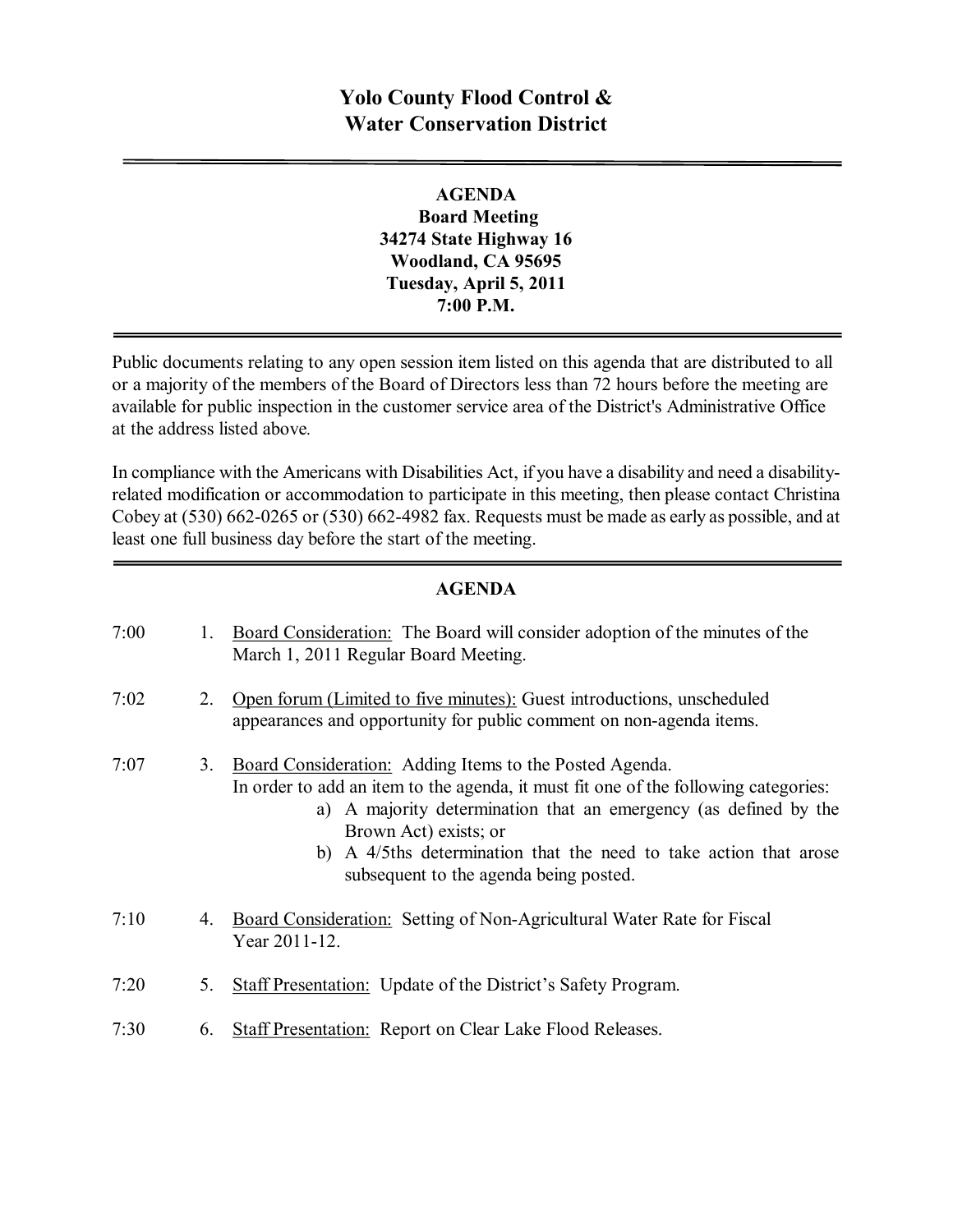- 7:50 7. Directors' Reports: Each member of the Board will have the opportunity to report on meetings and conferences attended during the prior month on behalf of the District.
- 7:55 8. Attorney's Report: The District's attorney will report on the following: a) Current legal and legislative activities.
- 8:05 9. General Manager's Report: The Board will receive a report from the General Manager or designated representatives regarding current general activities and projects of the District.
	- a) General Activities
	- b) Operations, Maintenance and Water Conditions
- 8:15 10. General Discussion: Opportunity for Board members to ask questions for clarification, provide information to staff, request staff to report back on a matter, or direct staff to place a matter on a subsequent agenda.
- 8:20 11. Board Consideration: The Board will consider the approval and the payments of bills.
- 8:25  $12.$  Closed Session:
	- a) Conference with real property negotiator involving APN 050-010-010. Instructions to the negotiator may include price, terms of payment, or both. (See Government Code sections 54954.5(b) and 54956.8; and
- 8:58 13. Closed Session Report Report action and vote, if any, taken in Closed Session
- 9:00 14. Adjourn

The public may address the Board concerning an agenda item either before or during the Board's consideration of that agenda item. Public comment on items within the Board's jurisdiction is welcome, subject to reasonable time limits for each speaker. Upon request, agenda items may be moved up to accommodate those in attendance wishing to address that item. Times listed for consideration of agenda items are approximate only. The Board may consider any agenda item at any time during the Board meeting.

I declare that the foregoing agenda was posted at the office of the Yolo County Flood Control and Water Conservation District, 34274 State Highway 16, Woodland, CA on March 31, 2011.

By:  $\Box$ 

Christina Cobey, Administrative Assistant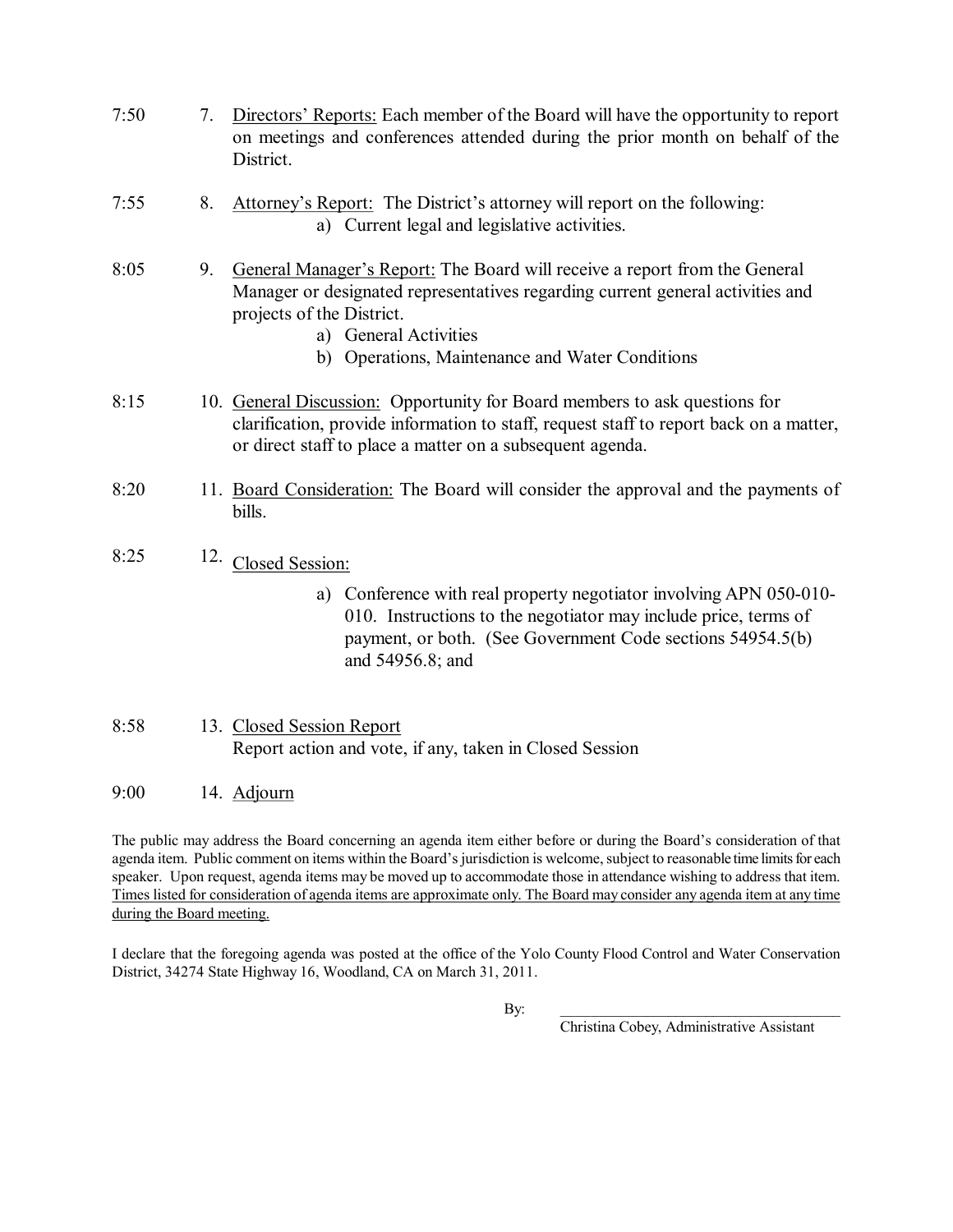

**FLOOD CONTROL & WATER CONSERVATION DISTRICT** 

**BOARD MEETING MINUTES Tuesday, April 5, 2011, 7:00 PM** 

**YCFCWCD Offices 34274 State Highway 16 Woodland, CA 95695**

The regular meeting of the Board of Directors of the Yolo County Flood Control and Water Conservation District was held at 7:00 p.m. on April 5, 2011 at its regular place of business, 34274 State Highway 16, Woodland, California. Chair Rominger convened the meeting. In attendance were:

District Board Bruce Rominger, Chair Jim Mayer, Vice Chair Ann Brice Ron Tadlock Erik Vink

District Staff Tim O'Halloran, General Manager Christy Barton, Assistant General Manager Fran Borcalli, floodSAFE Yolo Program Manager Jen Reed, Project Manager Max Stevenson, Water Resources Associate Paul Bartkiewicz, Legal Counsel

Members of the Public Duane Chamberlain Blake Harlan Dave Pratt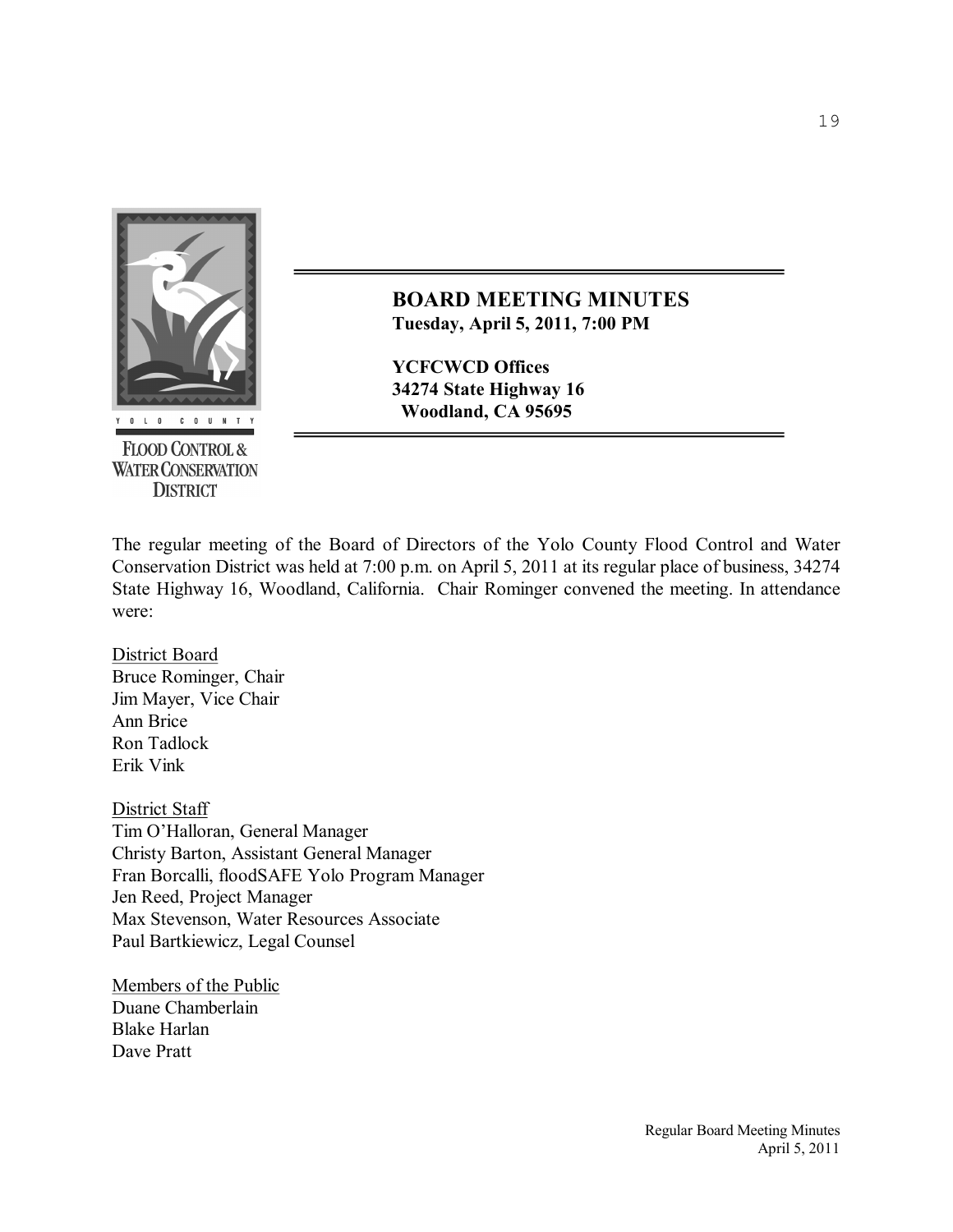### **1. BOARD CONSIDERATION: Approval of Minutes**

**M/S/C** approved the minutes of the March 1, 2011 Regular Board Meeting as submitted.

# **2. OPEN FORUM**

None

# **3. BOARD CONSIDERATION: Adding Items to the Posted Agenda** None

### **4. BOARD CONSIDERATION:** Setting of Non-Agricultural Water Rate for Fiscal Year **2011/12**

General Manager O'Halloran reviewed the March 1, 2011 Board meeting regarding the setting ofthe Agricultural water rate using the previously approved rate schedule. The results being that the Agricultural water rate for the 2011 season was not increased.

Director Vink reported that the Finance Committee met to consider the Non-Agricultural rates and recommends no change to the Non-Agricultural rate.

**M/S/C** accepted the recommendation to retain \$55.00 per acre-foot as the Non-Agricultural water rate for the coming season.

# **5. STAFF PRESENTATION: Update of the District's Safety Program**

General Manager O'Halloran reviewed his previous report given at the March Regular Board meeting concerning District employee safety matters. He reported that since then he had appointed Project Manager Reed as the new Safety Officer. Prior Safety Officer Anderson supports the move and will remain on the Safety Committee.

Safety Officer Reed reported on the District's safety-related activities that occurred this last month. The overall objective of the safety program is to increase safety and decrease employee injuries and lost time, which will result in increased productivity and morale, and lower workers' compensation costs.

Reed reported that O'Halloran had called an all-staff meeting to review the District's safety concerns and to reinforce the importance of individual employee safety. She reviewed employee training that was completed during March and activities to develop a comprehensive plan and schedule for moving forward. Reed will be providing District management with regular updates. She reported on various training opportunities and some timing issues related to employee's irrigation season schedules.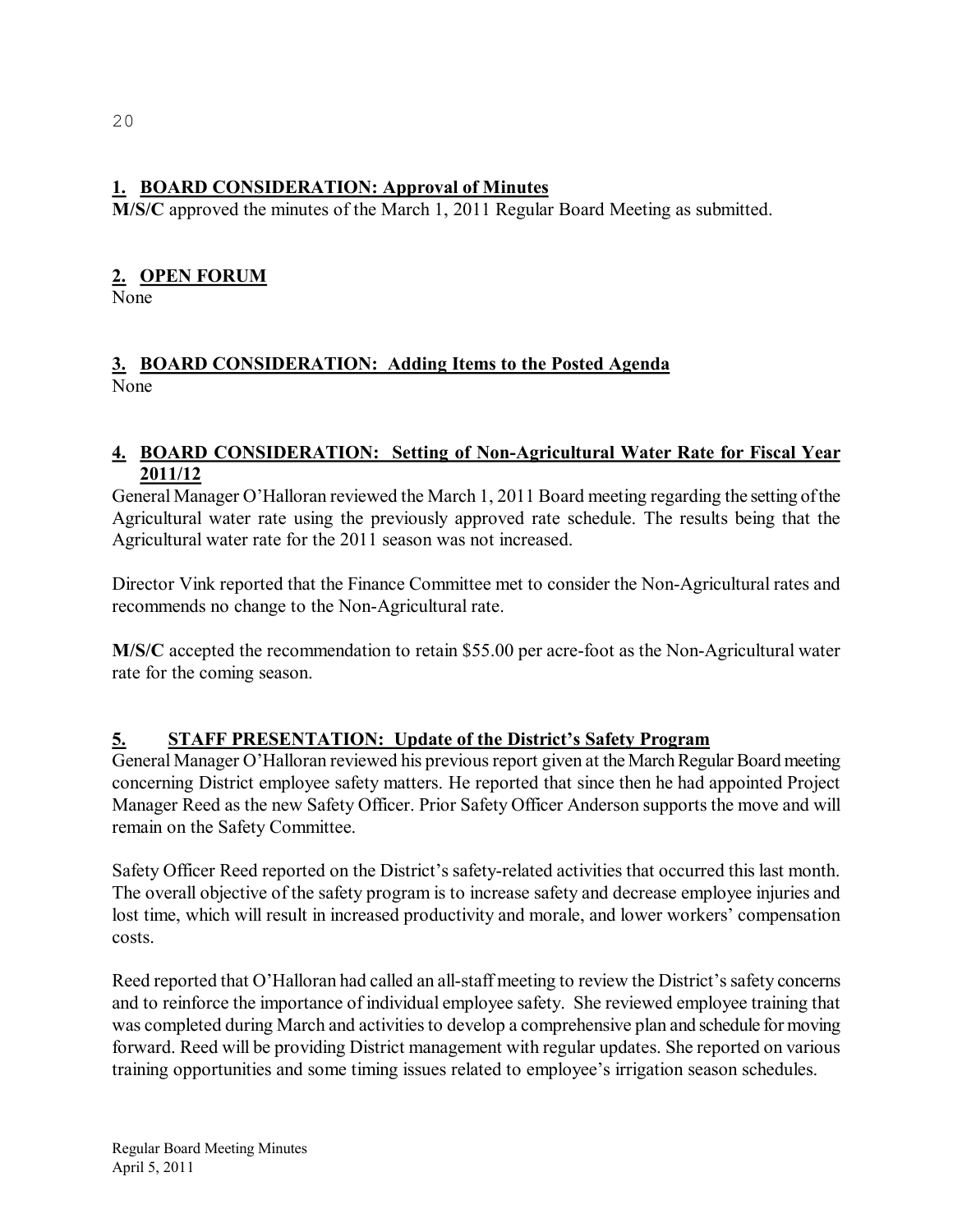Reed reported that the District's Injury & Illness Prevention Program (IIPP) is in the process of review as are the CalOSHA training requirements.

### **6. STAFF PRESENTATION: Report on Clear Lake Flood Releases**

General Manager O'Halloran provided handouts that he reviewed during a PowerPoint presentation regarding the operations of the Cache Creek Dam (Dam) and the Clear Lake Outlet Channel during the recent storms and the exceeding of the fill curve at Clear Lake.

O'Halloran reviewed the court decrees that affect the District's operations at the Dam, the fill schedule for Clear Lake, and graphs showing Clear Lake levels for winters 2009/10 and 2010/11. He also reviewed actual operations at the Dam during March 2011, describing the physical layout of the Dam, the Cache Creek outlet channel with its tributaries and the Grigsby Riffle (Riffle). He reviewed issues to consider when deciding how low to pull the water level of the pond on the upstream face of the Dam, including potential erosion along the creek and problems with debris at the Dam.

O'Halloran reported on a number of calls from concerned Lake County residents while the Clear Lake levels were still rising. He reported that the Lake County website is very informative regarding the operations of the Dam, the Riffle and Clear Lake.

# **7. DIRECTORS' REPORTS**

Director Mayer reported that the Water Resources Association of Yolo County is reviewing its Integrated Regional Water Management Plan and laying out a schedule of activities for this next year.

Director Tadlock reported that Chair Rominger and Director Brice attended the Northern California Water Association annual meeting with him, General Manager O'Halloran and Water Resources Associate Stevenson. Assemblyman Huffman was the guest speaker.

# **8. ATTORNEY'S REPORT**

Legal Counsel Bartkiewicz reported on Delta-related activities.

The Delta Stewardship Council's 2<sup>nd</sup> Draft Delta Plan is focusing on activities outside of the Delta and drawing many comments addressing that issue.

The Association of California Water Agencies(ACWA) istrying to bring agricultural and urban, and Northern and Southern California interests together to develop an Ag/Urban process to focus on areas of common ground and concerns, and to create a coordinated statewide effort to address the Delta.

SB200 (Wolk) as amended, would require that implementation of the Bay-Delta Conservation Plan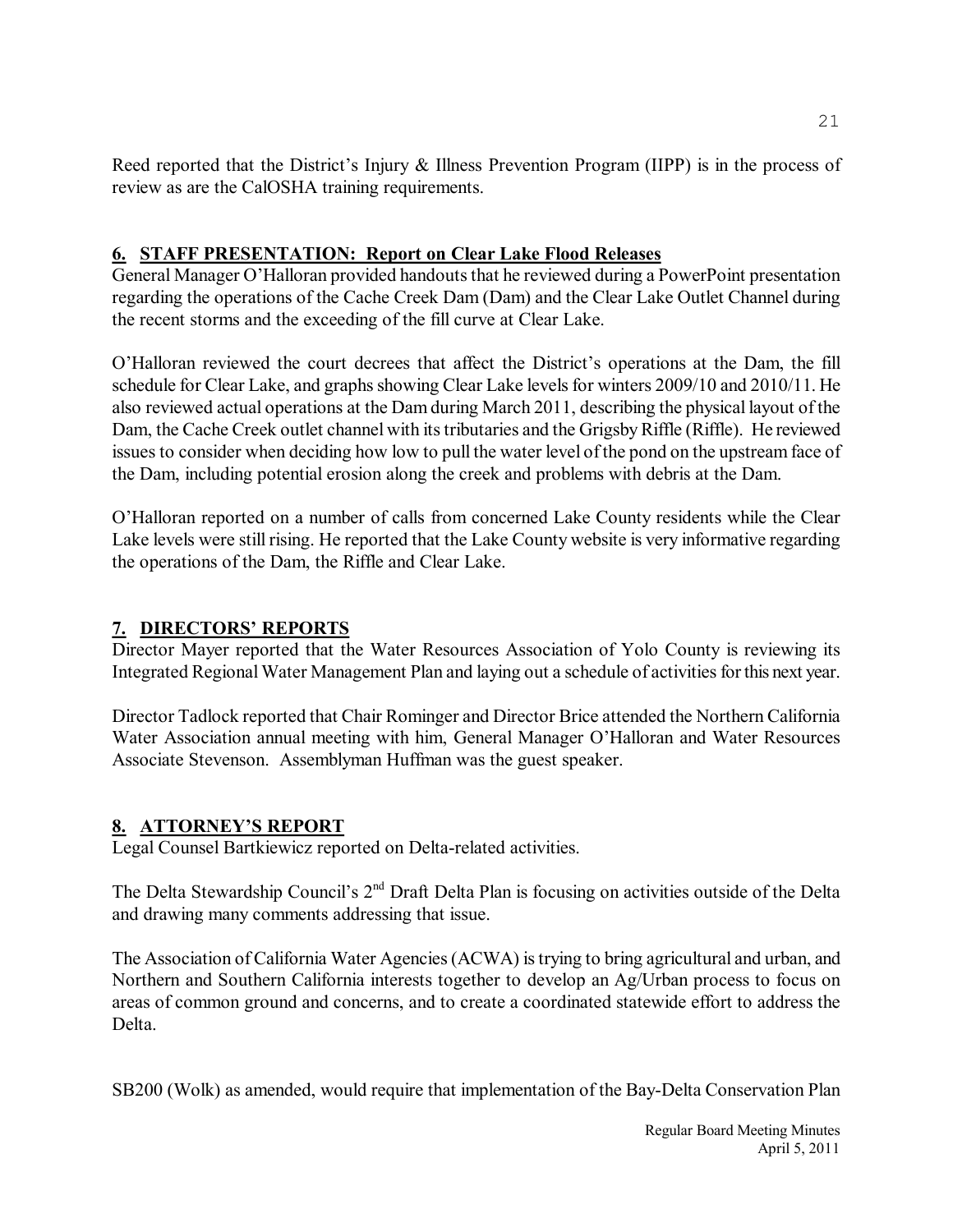would not adversely impact upstream water right holders.

Bartkiewicz reported that last year the Northern California Water Association (NCWA) created a coalition that helped to defeat a number of feerelated legislative bills. Similar fee bills are back this year, including a proposal that would require the Delta Stewardship Council to develop a financing plan for a Delta solution that included fees on water use within the Delta watershed. He noted that NCWA's President David Guy is very involved in the Delta issues and is very effective. Director Tadlock reported that since Guy has returned to NCWA, it has become much more active and effective.

# **9. GENERAL MANAGER'S REPORT**

General Manager O'Halloran reinforced Director Tadlock's comments regarding the turnaround in NCWA since David Guy's return. He described how NCWA is creating coalitions and addressing the Delta Plan. He reported NCWA is trying to be proactive and positive in addressing the Delta issues.

O'Halloran reported that the Finance Committee had met once and would be meeting two more times in April in order to develop the Fiscal Year 2011/12 budget.

Mr. Chamberlain commented that the District's canals were in good shape regarding weed management.

#### **10. GENERAL DISCUSSION**

Chair Rominger reported on a potential issue at the Winters Canal and County Road 26. General Manager O'Halloran will have Field Supervisor Espinoza check on it.

# **11. BOARD CONSIDERATION: Payment of Bills**

**M/S/C** approval for the following claim(s) for payment:

Yolo County Flood Control Checks: #45354, 45387, 45413-45427

#### **12. CLOSED SESSION**

The meeting was adjourned to Closed Session under:

a) Government Code sections 54954.5(b) and 54956.8. Conference with real property negotiator involving APN 050-010-010. Instructions to negotiator may include price, terms of payment, or both. Director Rominger recused himself due to a potential conflict of interest

and left the meeting during this item. Persons attending were Directors Brice, Mayer, Tadlock

22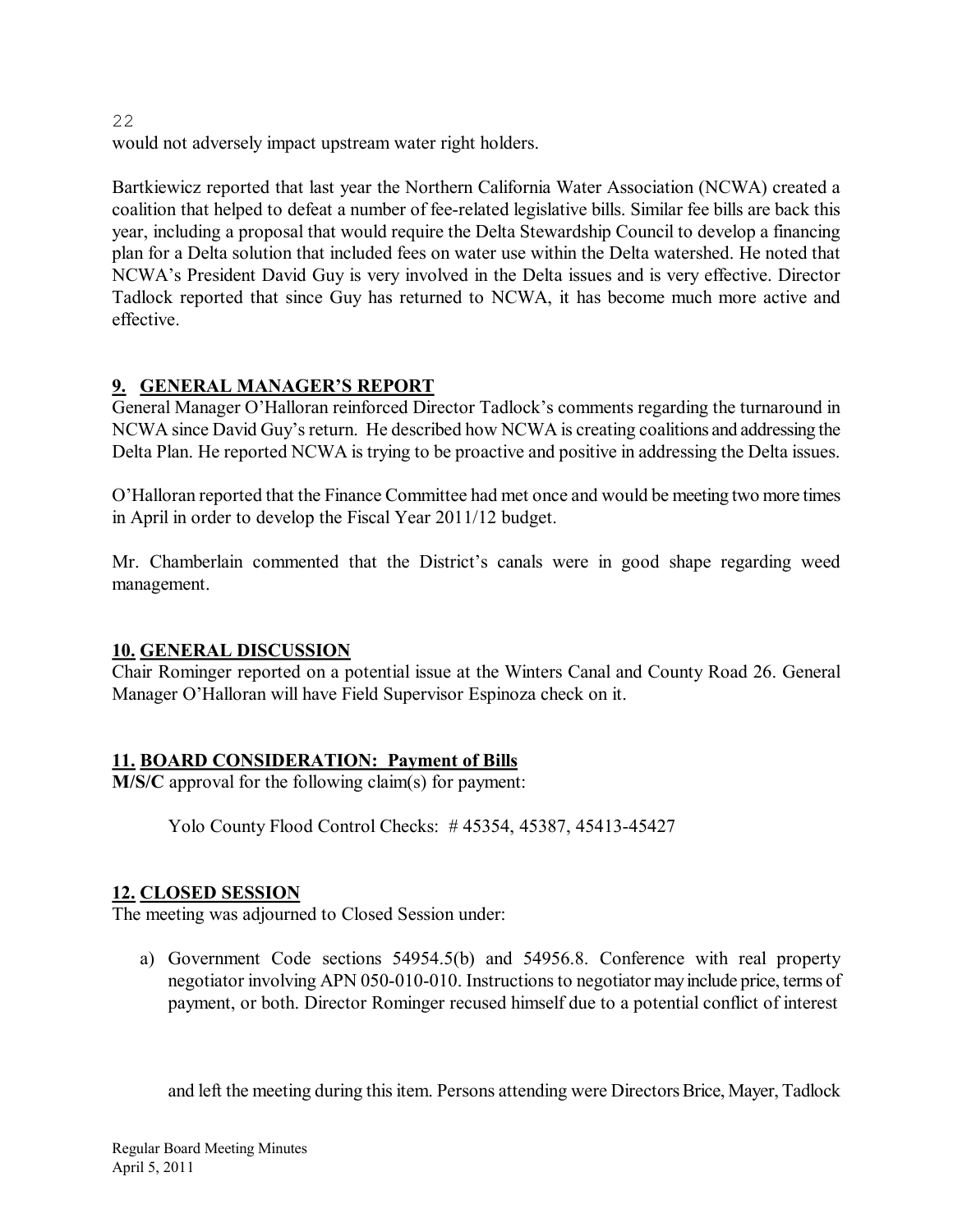and Vink, Attorney Bartkiewicz, General Manager O'Halloran, Assistant General Manager Barton, and Water Resources Associate Stevenson.

#### **13. CLOSED SESSION REPORT**

Vice-Chair Mayer reconvened the regular meeting. Legal Counsel Bartkiewicz reported there was no action to report from Closed Session.

#### **14. ADJOURN**

There being no further business to come before the Board, the meeting was adjourned.

Bruce J. Rominger, Chair

\_\_\_\_\_\_\_\_\_\_\_\_\_\_\_\_\_\_\_\_\_\_\_\_\_\_\_\_\_\_\_

ATTEST:

 $\overline{\phantom{a}}$  , which is a set of the set of the set of the set of the set of the set of the set of the set of the set of the set of the set of the set of the set of the set of the set of the set of the set of the set of th Tim O'Halloran, Secretary